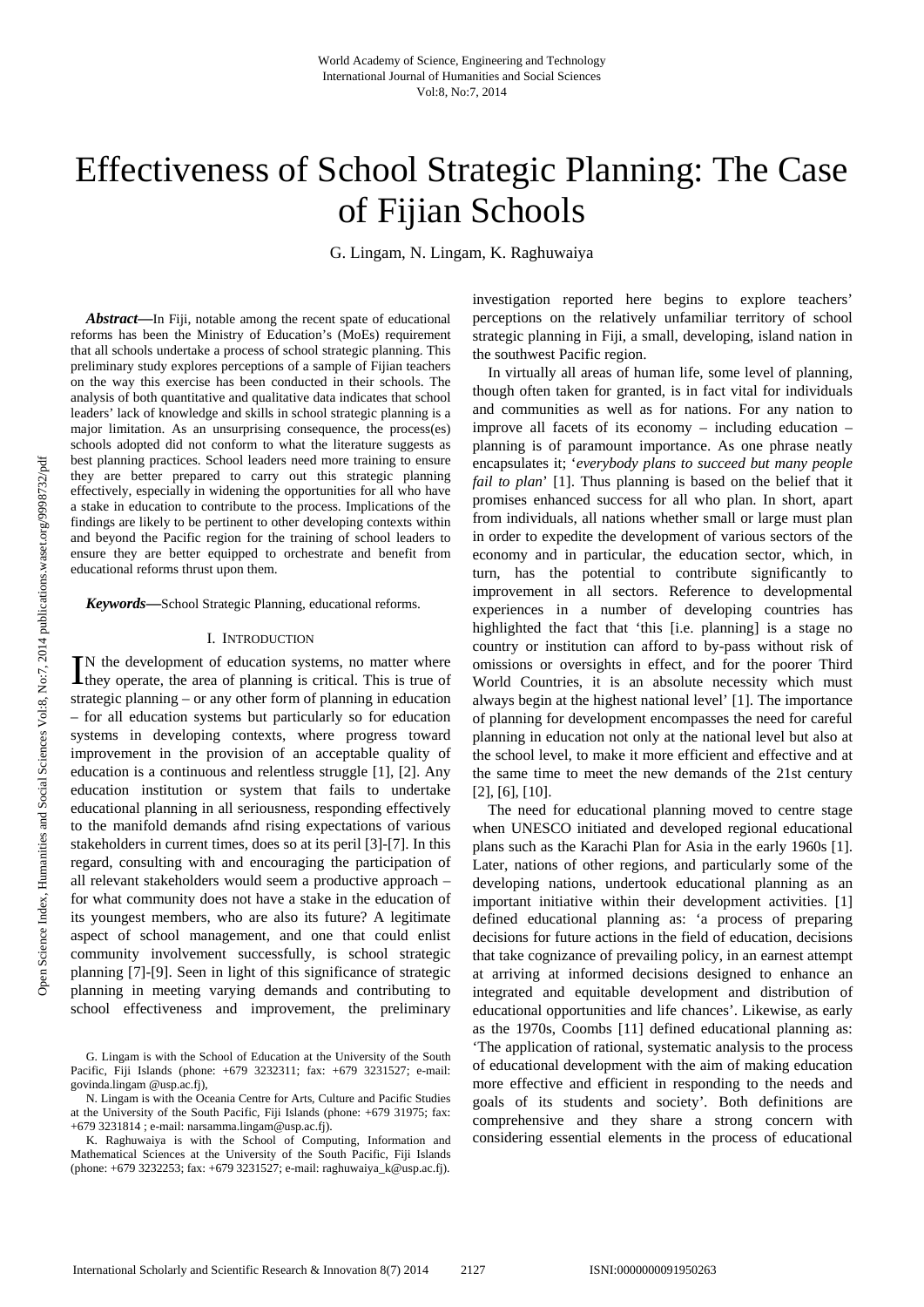planning so that the plan works toward the development of the education system and in turn of the nation as a whole.

School strategic planning is one form of planning that is slowly becoming an integral part of education, especially in some of the small island states of the Pacific, often as a spinoff from the pull-you push-you assistance of their overseas aid donors. The concept of strategic planning is a well-established buzzword in the business world, with enough success stories to its credit to legitimise application of the concept in education and other sectors of the economy as well [12]. Puffitt and his colleagues [13] define strategic planning as: '… a list of actions ordered so as to attain over a particular time period, certain desired objectives derived from a careful analysis of the internal and external factors likely to affect the organization, which will move the organization from where it is now to where it wants to be'. Through the strategic planning process schools could focus more sharply in their choice of goals, objectives and strategies for accomplishing those goals, helping to move the institution in an appropriate direction[10], [14]. Apart from this, a key aspect of strategic planning for schools is the opportunity afforded for grass-roots level engagement of stakeholders through consultation and participation in the planning process. However, in the Pacific, as in many jurisdictions, local participation in the education planning exercise has not been a tradition [15]. Generally, a centralised and elitist approach has been the norm, responsibility for construction of the plan falling to a selected few, especially of people higher in authority and social standing. It is interesting to note that as early as the 1970s, the major Karmel Committee national report on *Schools in Australia* (1973) urged the need for devolution of responsibility, equity, diversity, and choice in schooling – and beyond these, the need for community involvement [8]. The report stressed the rather novel idea that a grass-roots approach to the control of a school's operation is vital to improving the school's effectiveness. Encouraging community involvement – say, of parents and various interest groups – would pave the way for combined efforts toward educational improvements.

#### II.STRATEGIC PLANNING

## *A.Consultation and Participation*

The literature strongly recommends consultation and participation with key stakeholders as an important part of the strategic planning exercise [7], [16]-[20]. At the school level, stakeholders such as parents, principals, teachers, students and the school management team as well as those who have an interest in children's education should be consulted. Invitations could also be extended to community leaders and interest groups to participate in the school's strategic planning process. Strong commitment to bottom-up rather than topdown processes and active participation of all education partners is vital in the planning process [2], [21]. Reference [16] forcefully asserted the need to involve in the planning decisions everyone concerned with the education service:'… one of the preconditions of planning for education is that

everyone engaged in the service, professionally or voluntarily should be involved in its planning' [16]. Such an inclusive process is likely to yield better outcomes for schools and children who are the immediate beneficiaries of any educational plan. This will then contribute toward the principle of plan ownership, helping raise stakeholders' level of commitment to implement the plan effectively. Reporting on the situation in the Pacific, [20] pointed out that in most cases relevant stakeholders are not consulted in the planning process and this is a serious limitation. Little involvement of relevant stakeholders is likely to discourage them from any sense of ownership of the plan, which could then adversely affect implementation. Puamau [20] observed that 'Participation in and ownership of the planning process are important for the success of strategic plan implementation'. Likewise, [21] adds that '[Consultation] is highly important, as the recognition of [all stakeholders] and the valuing of their contributions ensures that they will have a strong sense of ownership of the plan, particularly important when they are the ones who will be involved with its implementation'. He extends this, indicating 'the plan's success is dependent upon the actions of key stakeholders … They are more likely to support and contribute to its implementation if they are involved with planning from the earliest stages and believe it will have a positive impact on the organisation'. In view of the benefits to be achieved, school leaders should take note of the suggestions advanced in [20], [21] when undertaking school strategic planning exercise.

Betitin [22] has categorised the benefits of a participatory approach to planning (PAP) into three major groups: simplicity of the process involved; decentralisation of control; and its reliance on synthesis and inclusion to create vision. Thus PAP empowers stakeholders and emphasises bottom-up ideas by involving every interested stakeholder in the process [22]. In a nutshell, it may be said of successful strategic planning that it:

- must lead to action
- must build a shared vision that is value-based
- is an inclusive, participatory process, in which all staff members take on shared ownership
- accepts accountability to the community
- is externally focused and sensitive to the organisation's environment
- is based on quality data
- maintains openness to questioning the status quo
- is a key part of effective management.

Apart from these features of successful strategic planning, other critical factors needed for effective strategic planning are leadership and management, commitment from the top management, a conducive climate for planning, participation of people, and clear communication to everyone [2]. Leadership and management are at the core, running through every phase of the entire planning process and duration of the plan. With effective leadership and a pleasant atmosphere can be created wherein all stakeholders contribute to the plan formulation and share in the decision-making. As mentioned by Stringer and Uchenick [23], there is 'no substitute for the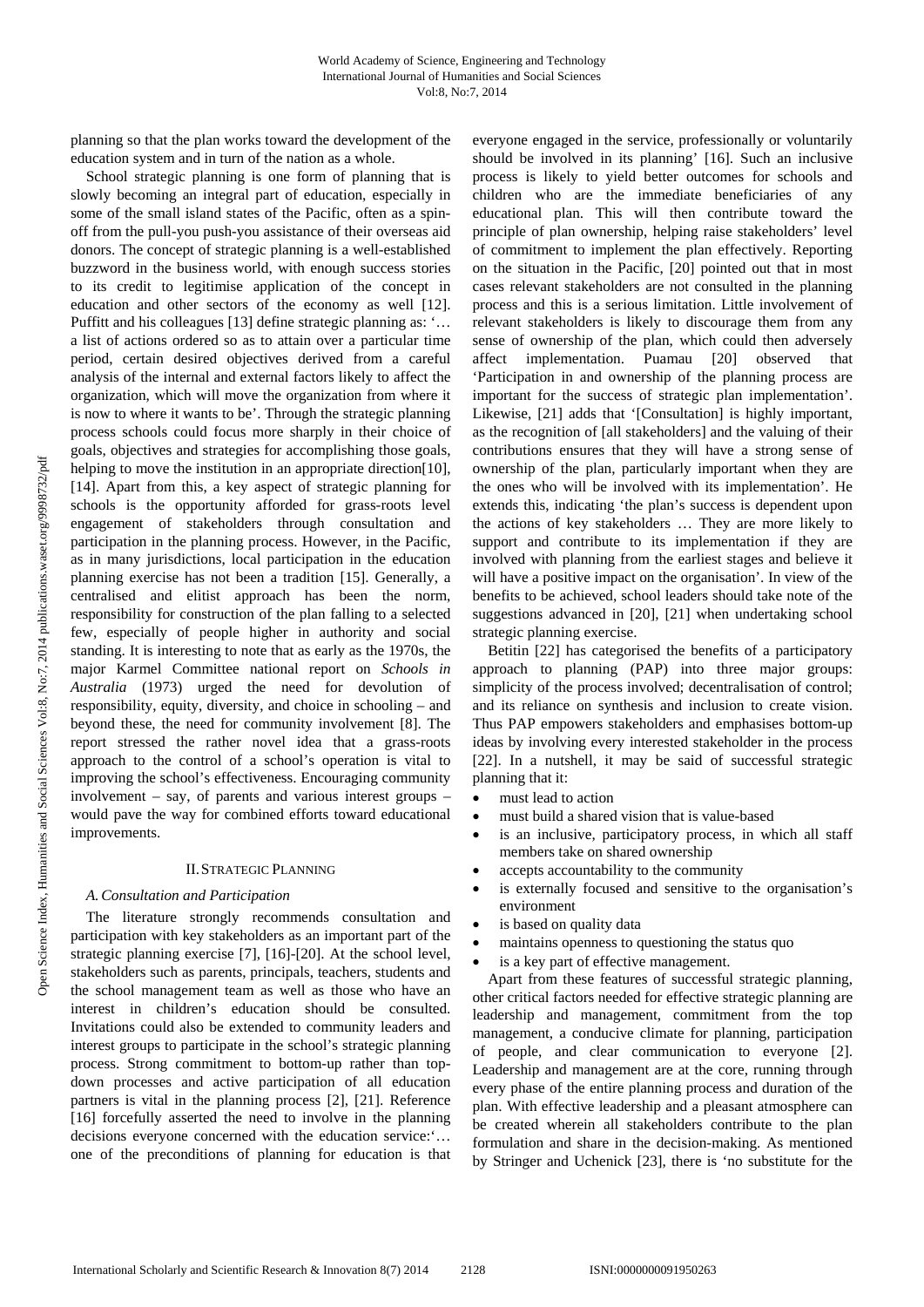vision, the dynamism, or the energy of the executive who can translate the right strategy into collaborative action'. On the contrary, ineffective leadership is likely to have an adverse effect on not only stakeholder collaboration but also the overall performance of the plan. Already in some educational contexts, such as in the Republic of Marshall Islands, school leaders' major challenge is the ability to engage the community especially in the educational planning process [24]. However, with strong and effective leadership, communities feel at ease and also keen to contribute wholeheartedly to the planning process [16], [17]. Thus school leaders should provide for the active participation of relevant stakeholders in order to plan effectively and efficiently.

# *B. Professional Preparation in Strategic Planning*

It is helpful to consider suggestion in [25] that those intending to undertake strategic planning in education should be well versed in what it entails otherwise 'strategic planning [can be] in danger of becoming just an educational fad ... Some educators have borrowed a page from the industrialists' book and embrace it – often without a clear idea of what it is, what it should deliver, and how it differs from other types of planning'. As a starting point are some of the basic questions [21], [26] that need to be asked and addressed in strategic planning: Where are we going? Where do we want to be? How do we get there? How will we know when we have arrived? These questions may appear simple but they may still be problematic. School leaders in the Republic of the Marshall Islands (RMI), for instance, encountered difficulties in satisfactory strategic planning despite its terminological disguise as School Improvement Planning [27]. Clearly, significant prior training of educational leaders at all levels is called for: central figures in the planning process, they are required to lead and manage the process. Reference [10] notes that the challenges of the strategic planning process are particularly apparent in contexts where it has not previously been a part of professional work at the school level. In general, planning in education is something done at the central office of the education ministry and then passed down to the lower echelons of the education hierarchy for execution. In fact, education in the Pacific is still very much a manifestation of education systems of the colonial masters. Much has changed in the education systems of metropolitan countries, yet the SIDS (small island developing states) in the Pacific still cling to most of the structures and processes of education common during the colonial era [20].

# *C.Strategic Planning for Schools in Fiji*

School strategic planning was formally introduced into Fiji in 2009 [28]. A key component of that plan is its laying out of priority areas. These priority areas fall into four broad categories determined by the FMoE: Learning and Teaching; Community Partnership; Leadership and Management; Infrastructure Development [28]. Within these categories, individual schools determine the specific areas they will concentrate on for improvement. For each of the priority areas the goals and objectives are articulated, providing the reference points against which the performance of the plan can later be ascertained. Strategies for achieving these goals and objectives are specified and performance indicators spelled out. In addition, resources, timeframe and people responsible for various activities are assigned. The FMoE recommends that all schools in Fiji prepare a three-year strategic plan, which would include priority areas needing attention and action over the three-year period [28]. This plan would then become a useful document influencing educational development and improvement at the school level. Instead of doing things on an ad hoc basis, a school strategic plan would provide a blueprint and a clear focus in promoting children's education at each school.

What emerged from the earlier review of literature is that strategic planning is considered a sound way to plan for educational development at the school level. The key theme that emanates is the need for adequate consultation with and participation of relevant stakeholders in the planning process. The introduction of school strategic planning, therefore, gives an opportunity for grass-roots participation in educational planning, which hitherto was conspicuously lacking. Above all, the literature illustrates that school effectiveness and improvement are enhanced when schools execute well thought-out strategic plans.

# III. SUMMARY OF FINDINGS

Fiji, now formally known as the Republic of the Fiji Islands, is located in the South Pacific and is made up of two large and some 300 small islands, only about one-third of them permanently inhabited. The land area of about 18,270 square kilometers is dispersed across an EEZ of 1,290,000 square kilometers. The scatter, geographical separation and isolation of communities have contributed to the number of small schools and too many severe educational challenges unimaginable in the metropoles of the developed world. The most remote island is Rotuma, which is about 400 kilometers away from the capital city, Suva, far enough to merit inclusion on most maps as a different-scaled inset (and that often almost as an afterthought).

According to the 2006 census, Fiji has a population of about 850, 000. The population consists of several ethnic groups, with indigenous Fijians (iTaukei) and Indo-Fijians being the two major ones. In addition, there are several other significant minority groups, including but not limited to Rotuman, Chinese and Banaban. The Indo-Fijians are mainly the descendants of the indentured labourers whom the British brought from India in the late  $19<sup>th</sup>$  Century to provide labour for the fledgling sugar industry. Fiji's annual population growth rate is about 1 per cent. According to [29] a country with a population not exceeding 1.5 million is a small country. By this definition, Fiji is a small country, and with limited financial resources, faces difficulties in meeting the competing demands of the various sectors of the economy. After the achievement of independence in 1970, demand for schooling rose because of the growing economic importance attached to the education system as a source of skilled manpower [30]. As a result, numbers of schools were set up in various parts of the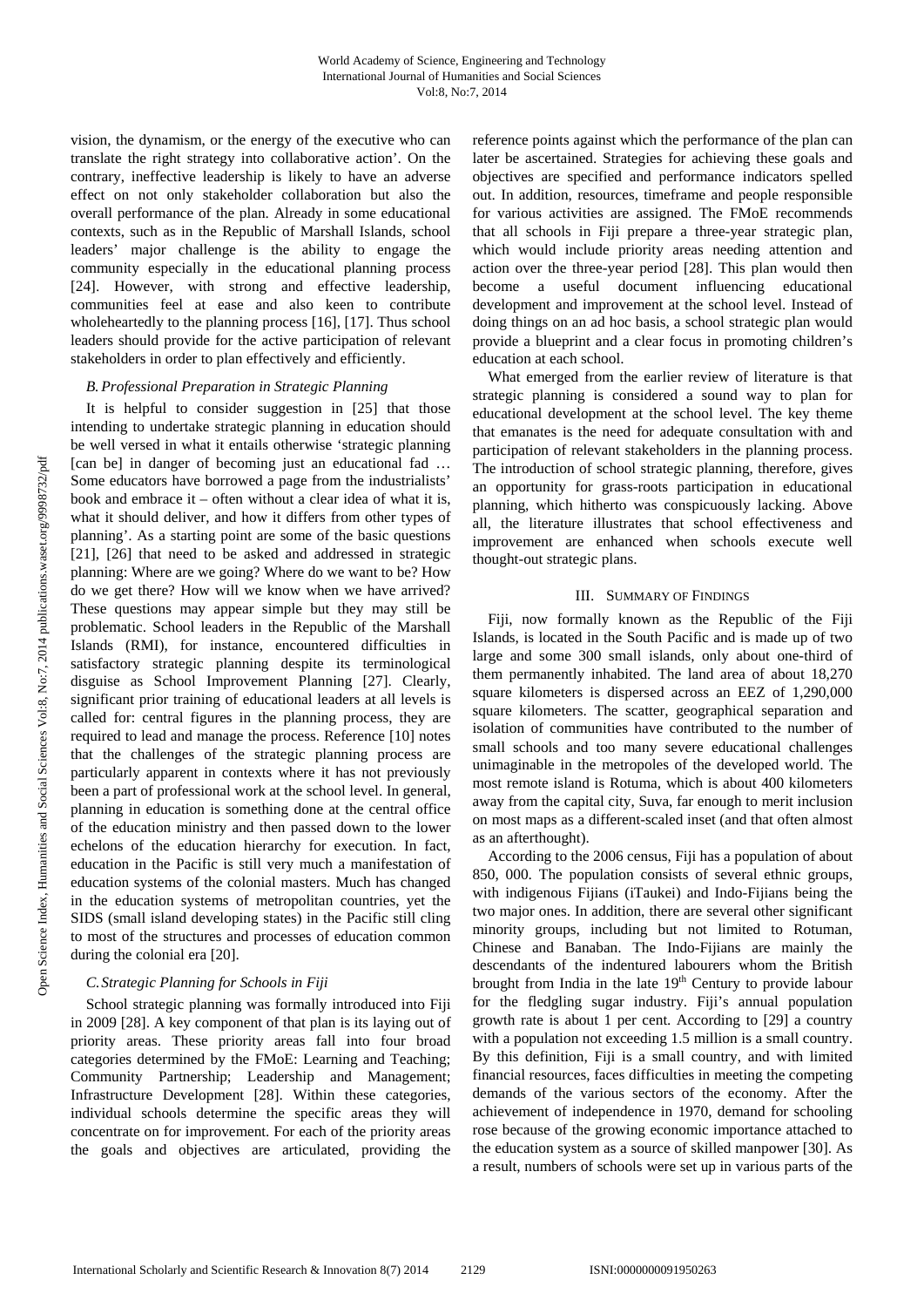country to provide easy access for school-age children throughout the country.

A sizeable proportion (about 20%) of Fiji's schools can trace their origin, and still owe their existence, to the initiatives of Christian missions and later of various socioreligious organisations. The prominent Christian missions included from the start the Wesleyan Methodists and the Catholics though other denominations followed. Some of the socio-religious organizations are the Sanatan Dharam Pratinidhi Sabha, the Arya Pratinidhi Sabha, the Then India Sanmarga Ikya Sangam, the Fiji Sikh Society, the Gujarat Society of Fiji and the Fiji Muslim League. In addition to these, a number of school 'committees', which represent a locality or an interested group of people or association, were responsible for the setting up of schools. Table I shows the different controlling authorities that own and run both primary and secondary schools in Fiji. This illustrates a partnership between the government and the non-government organisations in the provision of education. Such a partnership calls for even greater collaboration in school strategic planning.

Before 1970, when Fiji became independent, a low percentage of school-aged children went to school, but the post-independence period has seen a vast increase in the numbers attending schools throughout country, reflecting an increase in the number of schools established as well as overall growth in population size. Even remotest settlements have schools and teachers are likely to be the only civil servants found there. At present, the majority of the schools, both primary and secondary, are owned and run by nongovernment organisations.

The rising demand for education has opened opportunities for various providers to help with education provision in the country. In the future this ongoing trend is likely to gather momentum rather than diminish. One thing clearly demonstrated is parents' concern for the education of their children; this positive power can be better used and accommodated if parents are encouraged to take part in schools' strategic planning.

| <b>CONTROLLING AUTHORITIES OF SCHOOLS IN FIJI</b> |         |           |  |
|---------------------------------------------------|---------|-----------|--|
| <b>Controlling Authorities</b>                    | Primary | Secondary |  |
| Committees                                        | 529     | 73        |  |
| Religious Organisations                           | 130     | 54        |  |
| Cultural Organisations                            | 36      | 11        |  |
| <b>Special Education Societies</b>                | 14      |           |  |
| Private                                           | 4       |           |  |
| Fijian Affairs Board                              |         |           |  |
| Rabi Council                                      |         |           |  |
| Rotuma Council                                    |         |           |  |
| Government                                        | 2       | 12        |  |
| <b>TOTAL</b>                                      | 715     | 154       |  |

Source: [28].

# *A. Research Method*

Data collection was carried out using a specially designed questionnaire, the instrument widely endorsed as an effective means of gathering data from a sample scattered all over the nation. Participants in the survey sample, all practicing teachers, were studying a USP postgraduate course on educational planning, which includes a topic on strategic planning.

The questionnaire consisted of a two-part survey to determine teachers' reflections on school strategic planning processes undertaken in their respective schools. In the first part, the respondents were required to rate each given statement, indicating their level of agreement–disagreement on a four-point Likert scale ranging from one (the lowest agreement) to four (the strongest agreement). These items were drawn from the best practices in the educational planning literature, after the Ministry of Education document on school strategic planning had been consulted to determine the ministry's general aims and objectives. In addition, the questionnaire was prepared on the basis of the author's work experience in strategic planning. The data thus collected helped to assess the effectiveness of the school strategic planning process. The second part of the survey provided the respondents ample opportunity to express their views on what they expect to see in future school strategic planning in light of their previous experience and also on the basis of the knowledge and skills acquired from the educational planning course.

As part of research ethics, consent was obtained from the teachers about their willingness to participate in the study and assurance was given that the data collected were only for the purpose of research and participants' confidentiality and anonymity fully protected [31]. They were told that they could refuse to participate at any point during the research and could also refuse to answer any question with which they were uncomfortable. It is interesting to note that all the Fijian teachers (43) taking the course agreed to participate in the study and the return rate of the completed questionnaire was 100 per cent. All the participants in the study had been teaching for over a decade. The qualitative data collected were analysed on the basis of themes that emerged from the responses [31] and the quantitative data were analysed using common statistical analysis techniques, in this case means and standard deviation.

## *B. Quantitative Data*

The summary of the quantitative data (Table I) illustrates that eight of the fifteen statements were rated above the mean of 2.5. But even though the ratings were positive, they were barely above the mean of 2.5. As shown in Table II, teachers accorded relatively higher ratings to the school management's commitment to planning. Ratings for seven statements were below the mean of 2.5. These are, for example, stakeholder satisfaction with the plan, time for meetings, atmosphere for planning and collaboration with stakeholders (Table II).

## *C.Qualitative Data*

Analysis of teachers' suggestions for future school strategic planning produced results indicative of an overwhelming need for more training in school strategic planning (95 per cent)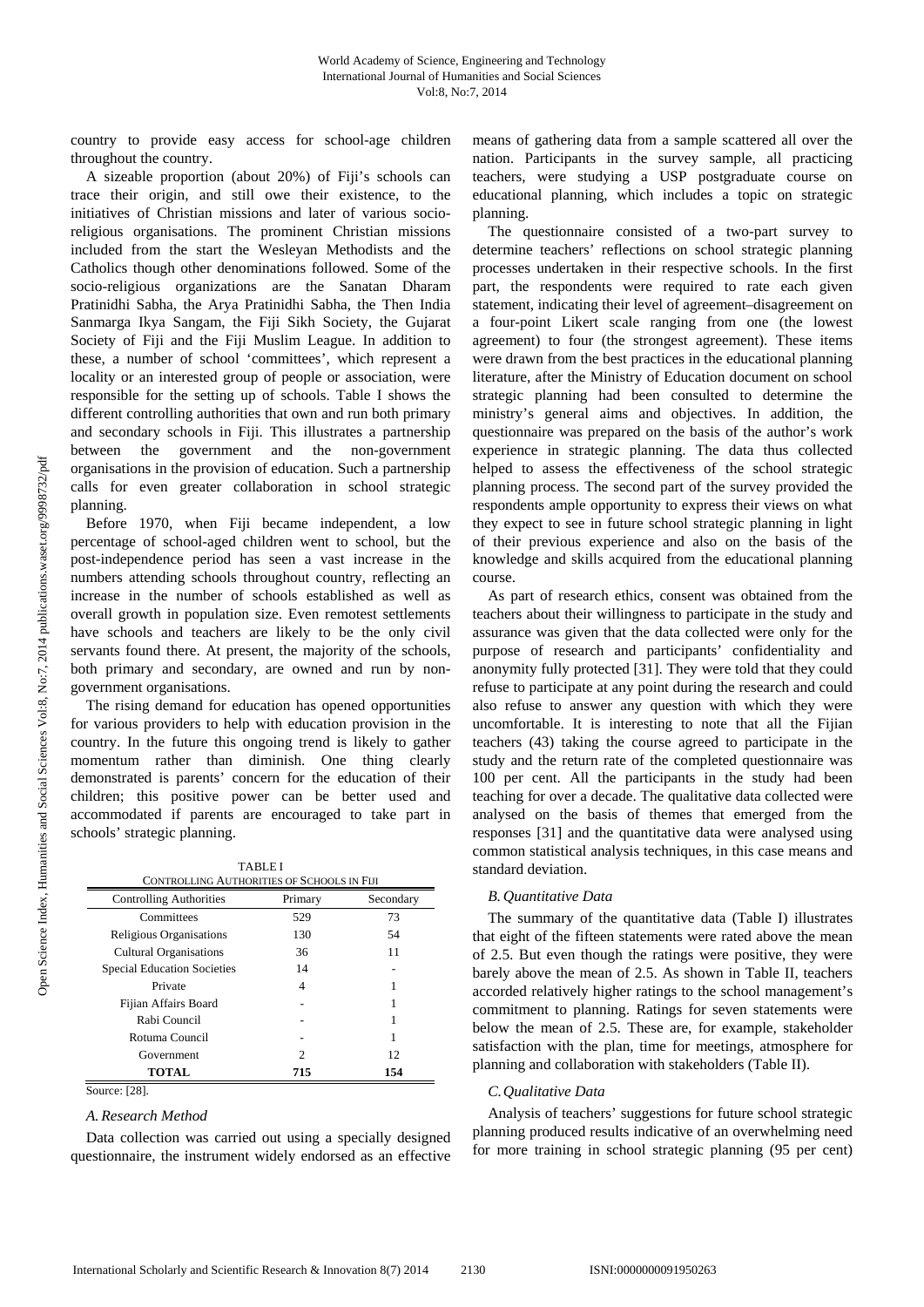followed by boosting stakeholders' participation in the planning process (90 per cent), doing proper SWOT analysis (76 per cent) and ensuring that meeting times are convenient for all (63 per cent).

| <b>TABLE II</b>                    |
|------------------------------------|
| <b>RESPONSES FROM PARTICIPANTS</b> |

| <b>Statements</b>                                                              | Group | Standard  |
|--------------------------------------------------------------------------------|-------|-----------|
|                                                                                | Mean  | Deviation |
| School leader is well versed with what a                                       |       |           |
| school strategic plan entails                                                  | 2.5   | 0.44      |
| Community participation was encouraged                                         | 2.5   | 0.35      |
| All my colleagues participated in the<br>planning process                      | 2.5   | 0.49      |
| I took active part in the planning process                                     | 2.4   | 0.23      |
| Planning was carried out collaborately                                         | 1.9   | 0.18      |
| Through consensus and compromises we<br>arrived at the final product, the plan | 2.3   | 0.56      |
| Everyone was treated equally in the<br>planning process                        | 2.4   | 0.54      |
| There was effective communication with all<br>stakeholders                     | 2.5   | 0.47      |
| The atmosphere for planning was pleasant                                       | 2.4   | 0.53      |
| There was commitment from the school<br>management for planning                | 2.7   | 0.41      |
| The time for meetings was suitable to all                                      | 2.4   | 0.46      |
| My school strategic plan is a realistic one                                    | 2.5   | 0.56      |
| All stakeholders are satisfied with the plan                                   | 2.0   | 0.39      |
| All that we have planned has been<br>implemented                               | 2.6   | 0.35      |
| The plan is based on quality data after<br>carrying out SWOT analysis          | 2.5   | 0.48      |

Comments accompanying the school leaders' experience in school strategic planning included: 'We can do better but we need training programmes'; 'Ministry of Education should conduct more workshops in all education districts so that they know how the plan is to be made; 'We had to get help from other schools and teachers so I suggest more training for leaders'; 'My school principal had no idea about school strategic planning. He has not attended any workshop or training programme. Training for school leaders will help our school'; 'Training should be provided to all staff before the school strategic plan is prepared'.

Almost all teachers commented on the need to involve all stakeholders in the planning process; surprisingly, even some of the teachers mentioned that they did not know how the school's strategic plan was prepared. One teacher noted that, 'we did not know what was happening and how they derived the plan which became our school plan and in future we should be allowed to participate'. Other typical comments about the notion of the participatory approach to planning included for example: 'involve all stakeholders to come up with a realistic plan'; 'not all stakeholders like teachers, members of the school management and community were present when we were formulating our strategic plan, they should all take part'; 'a more participatory approach which will give us more ideas on how to come up with a good school strategic plan'; 'All members should participate in planning unlike at present when only selected people are asked to attend'; 'Participation from everyone will enhance cooperation and ownership of the plan by all'. This sentiment about participatory approach to planning was repeated among almost all the respondents.

The other important area that showed up as needing to be considered in future strategic planning exercises is situational analysis. Comments included, for example, 'situational analysis was not properly carried out … things not covered in the previous plan were included without looking at the current situation in the school'; 'we should collect relevant data to prepare the plan'.

Another important suggestion advanced by most teachers was to conduct meetings at a time that is convenient to all stakeholders. These are some of their comments: 'The time for future meetings should be suited to all'; 'We had to rush in most cases because people had to go. Time should be suitable to everyone'.

## IV. DISCUSSION

This study is about teachers' perceptions on school strategic planning. The research study offers interesting insights into the perceptions of teachers on school strategic planning. With the educational arena in constant search of ways to improve the provision of education through reforms, it becomes imperative to undertake research studies to determine the effectiveness of the reforms introduced. School strategic planning is a top-down, driven reform and since schools are mandated to furnish their plans to FMoE, this could be a reason underlying what is perceived as management's high commitment (Table II). School leaders should be at the forefront of any educational reform. However, in this study school leaders did not receive a very favorable rating (Table II) and also the responses to the open-ended questions from the teachers indicated the need for school leaders to be better prepared for work required in school strategic planning (Summary of qualitative data). This could go to show the need for more professional development to ensure school leaders are knowledgeable and at the same time competent in carrying out the process of strategic planning for schools [10], [21], [27], [32]. In fact, the analysis of the responses demonstrates a near total agreement on the need to train school leaders. This lack of training is doubtless a contributing factor in the dismal performance of the school heads, because they appeared to know little about strategic planning. If this is so, the final product, the plan, runs the risk of becoming just another educational fad [32]. The summary of quantitative data shows that some of the best practices of strategic planning were not applied. As a consequence, this may have contributed towards a low rating for most of the items.

Also, the study showed unanimity or near-unanimity on the necessity for participation of stakeholders (Table I) and suggestions for participation in future school strategic planning. For example, analysis of both kinds of data show lack of collaboration with stakeholders, whereas good practice would encourage more collaboration with relevant stakeholders on school strategic planning [4], [10], [20], [21]. This is vital in terms of plan ownership and at the same time in implementation of the plan [2].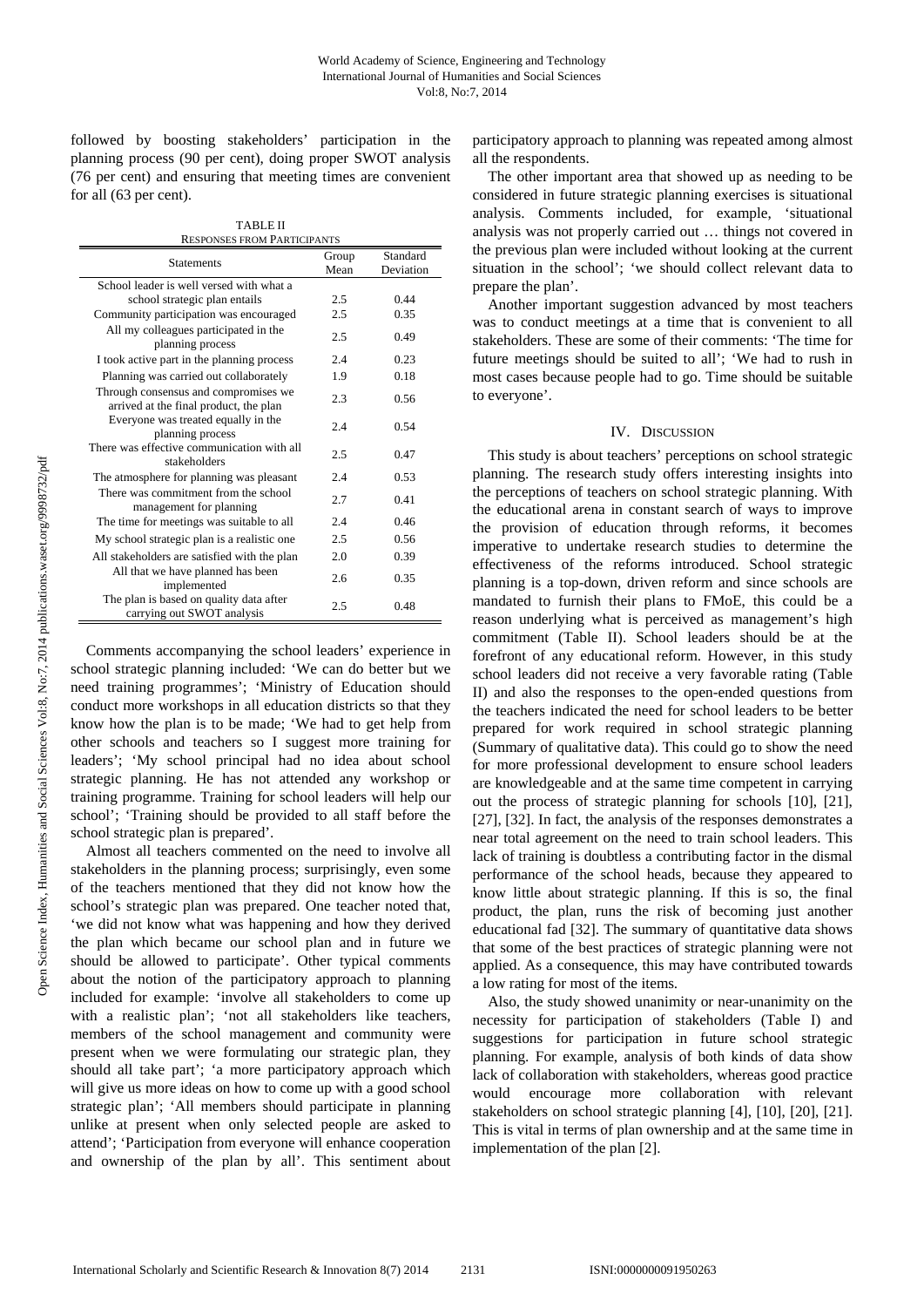In terms of *best practice* in educational planning, we contend that school strategic planning should not be a unilateral endeavor spearheaded by a few people such as head teachers and principals, but rather a collective endeavor by all who have a vested interest in children's education. The teachers' voices, for example, must be given a hearing at least in the category of Learning and Teaching, because this area directly affects them as well as being the arena of their principal activity. Marginalising some teachers from the exercise could mean lack of support from them during plan implementation.

If the teachers are able to participate in at least decisions that directly affect them, they would feel satisfied and feel that they too have some say in whatever is done at school. Thus participation in planning decisions would make the staff feel satisfied and in turn motivated to contribute towards whatever is planned. Also, parents' voices must be recognized to ensure their ongoing support in providing resources required for running schools. In the case of Fiji, parents, increasingly recognized as partners in education, should be kept in healthy partnership with the schools for the good of all in education. In contemporary times, parents are becoming knowledgeable about various educational matters. In this regard, they may be useful in decision making in areas that are not strictly educational but affect the school work in some way, such as infrastructure development. Through the involvement of relevant stakeholders, their demands, opinions, expectations and reactions, as well as their knowledge and experience, relating to any of the broad categories (Learning and Teaching, Community Partnership, Leadership and Management, and Infrastructure Development) can be considered and planned for, provided they are afforded opportunities for participation. Without them the schools may have difficulties making any significant progress in some or all dimensions [2], [6].

Based on the feedback, from both quantitative and qualitative data sets, it can be concluded that the respondents generally agreed that the school strategic planning process needed more attention. For now, it could be considered as moderately effective or an indication that strategic planning is a path worth following.

## V.CONCLUSION

On the basis of the number of schools in Fiji (Table I) the sample size is considered small. This is recognised as a limitation for generalisability of the research findings.Thus, we present the findings acknowledging they represent a limited, albeit important, snapshot of the effectiveness of the school strategic planning exercise. Given the research purpose of determining the effectiveness of school strategic planning we contend that the survey and the survey items were most appropriate. Although we cannot claim the findings sufficiently represent all schools, the data at least provide some unique glimpse of the *ground realities* about strategic planning in the operation of schools.

Since school strategic planning considers grassroots participation rather than participation spearheaded by people in higher authority or officials who are far-removed from the classroom and the school context, it is highly desirable to engage local stakeholders in determining a school's strategic plan. Of course, introducing a reform is one thing, and to see its practical implementation is yet another.

The perceptions of these professional teachers studying a postgraduate course in education planning are important and the results of the study cannot be dismissed. These workers at the coalface have expressed their views on the current state of play in Fiji's employment of the school strategic planning model and also emphasised how future school strategic planning could be strengthened to make planning a truly worthwhile endeavor. The MoE officials and even development partners would do well to take heed of the findings of the study of this small sample; the findings also have implications for further research. Follow-up research is recommended, with these teachers especially, to see how they have been able to contribute to formulation and implementation of their school's strategic plan after completing the course on educational planning. More empirical research is also needed in other areas of educational planning in the Pacific to create a broader knowledge base for educational planning and other aspects of the educational endeavor.

#### **REFERENCES**

- [1] Ishumi, A. G. M. (1984). Educational planning: Its meaning and its relevancy to developing countries. In A. Hetland& A. G. M. Ishumi (Eds.). Educational planning in developing countries (pp. 45-75). Stockholm: Almquist&Wicksell International.
- [2] Teasdale, G. R. &Puamau, P. (2005). Introduction. In P. Puamau& G. R. Teasdale Educational planning in the Pacific: Principles and guidelines (pp. xii-xviii). Suva, Fiji: University of the South Pacific.
- [3] Chang, G. (2008). Strategic planning in education: Some concepts and methods. UNESCO, Paris: International Institute for Educational Planning.
- [4] Fernandez, K. E. (2011). Evaluating school improvement plans and their affect on academic performance. Educational Policy, 25(2), 338-367.
- [5] Ralph, J. (2010). Strategic planning: Is it worth the effort? The superintendent's perspective. Wales: Johnson & Wales University.
- [6] Shapiro, J. (2001). Strategic planning. South African Journal of Education, 21(4), 1-53.
- [7] Teasdale, G. R. (2005). The big picture: international perspectives on education for planners. In P. Puamau& G. R. Teasdale Educational planning in the Pacific: Principles and guidelines (pp.1-14). Suva, Fiji: University of the South Pacific.
- [8] Burke, C. (1992). Devolution of responsibility to Queensland schools: Clarifying the rhetoric, critiquing the reality. Journal of Educational Administration, 30(4), 33-52.
- Puamau, P. (2006). Educational planning in the Pacific: principles and guidelines. Directions: Journal of Education Studies, 28 (1& 2), pp.
- [10] Bell, L. (2002). Strategic planning and school management: Full of sound and fury, signifying nothing. Journal of Educational Administration, 40(5), 407-424.
- [11] Coombs, P. H. (1970). What is educational planning? UNESCO, Paris: International Institute for Educational Planning.
- [12] McNamara, C. (2003). Field guide to nonprofit strategic planning and facilitation. Minneapolis, MN: Authenticity Consulting, LLC.
- [13] Puffitt, R., Stoten, B., &Winkley, D. (1992). Business planning for schools. London: Longman.
- [14] David, F. (2005). The nature of strategic management: Strategic management, concepts and cases. Pearson Education, Inc.
- [15] Randolph, L. (2006). Leadership through partnership: A collaborative, strength-based approach to strategic planning. Paper presented at the Academy of Human Resources Development, Colombus, OH.